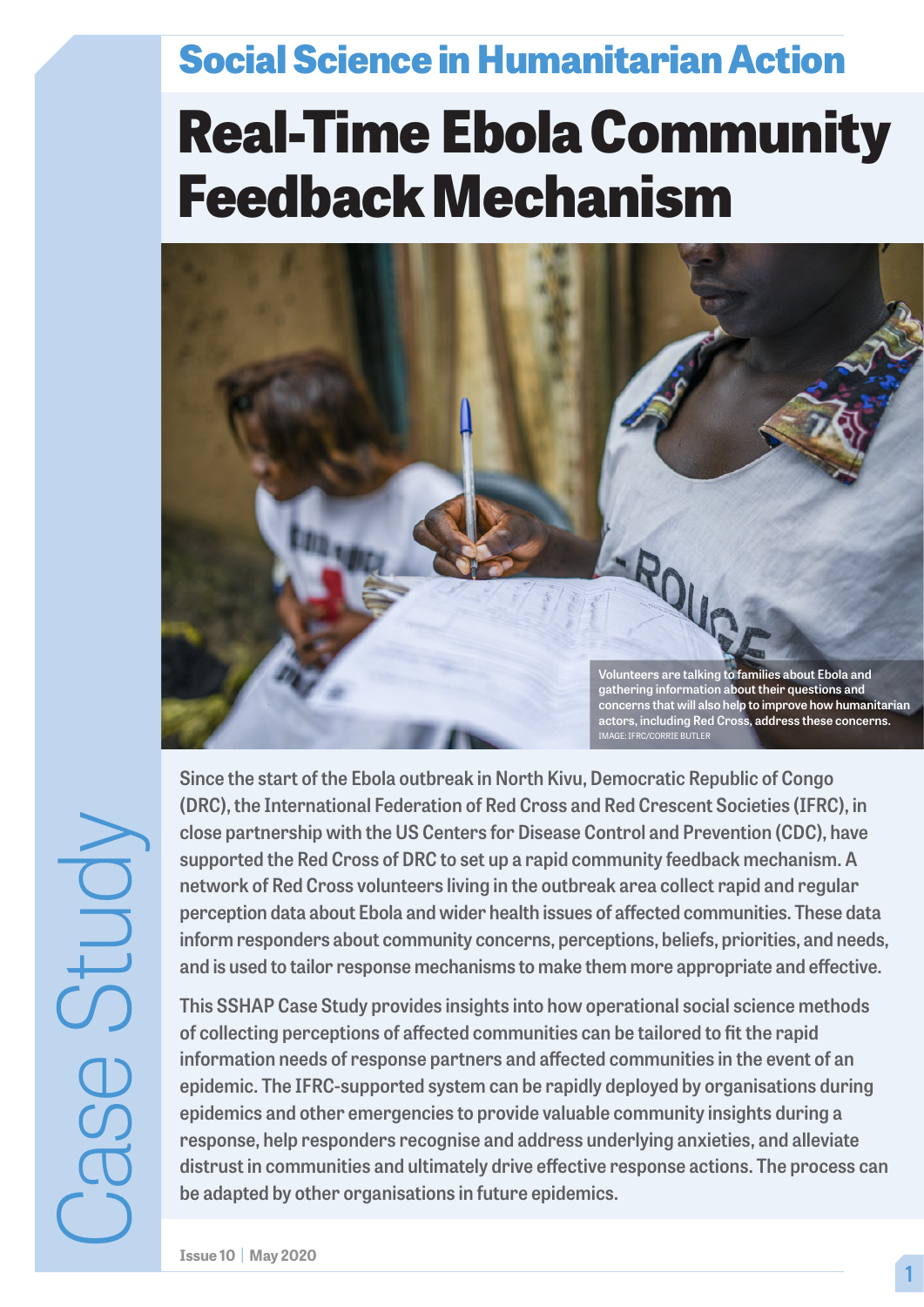## **The challenge: misinformation and mistrust in the Ebola epidemic**

Misinformation, mistrust of outsiders, and conspiracy theories spread quickly across affected areas in North Kivu due to decades of violence together with unfamiliarity with Ebola and response activities. As a result, the response was hampered, as fear of the unknown, entrenched beliefs, and trust challenges led to delayed notification of cases and late arrival at treatment centres. Consequently, the case fatality rate increased, and the spread of the virus was prolonged and more widespread.

In response to these challenges, the Red Cross established a system that enables communities to voice their understanding of Ebola-related issues and provide timely and regular feedback to response mechanisms. Regular collection of community feedback, including questions, perceptions, suggestions and concerns through systematic listening and monitoring is essential to informing response actions, including adapting risk communication and community engagement strategies. It helps responders to effectively engage communities in ways that specifically and timely addresses anxieties, fears, and "unhealthy" beliefs, and ultimately contributes to building trust between responders and affected communities. The near real-time perception data help first responders to understand the reasons

for challenges/successes related to the uptake of biomedical interventions and allows them to adapt measures to better fit communities' realities and needs.

## **The methodology: near real-time perception data on Ebola**

Community engagement and accountability is at the core of Red Cross programming and operations. It is an approach geared towards putting people and communities who are vulnerable to and affected by crisis at the centre of its work. The approach encompasses a set of activities that embed and integrate participation, communication, feedback, and learning throughout programme cycle(s). It focuses on providing timely, relevant, and actionable life-saving information to communities and listening to communities' needs, feedback, and complaints, ensuring they can actively participate, guide, and ultimately lead epidemic preparedness and response actions.

In DRC, the Red Cross community feedback system takes multiple steps:

**•** Over 800 Red Cross volunteers visit affected and at-risk communities around three times per week. While performing health promotion activities, they record unstructured community views in the form of rumours, observations, beliefs, questions, suggestions, notes of appreciation, and grievances.



#### **Figure 1 Overview of the IFRC Community Platform Methodology on HDX**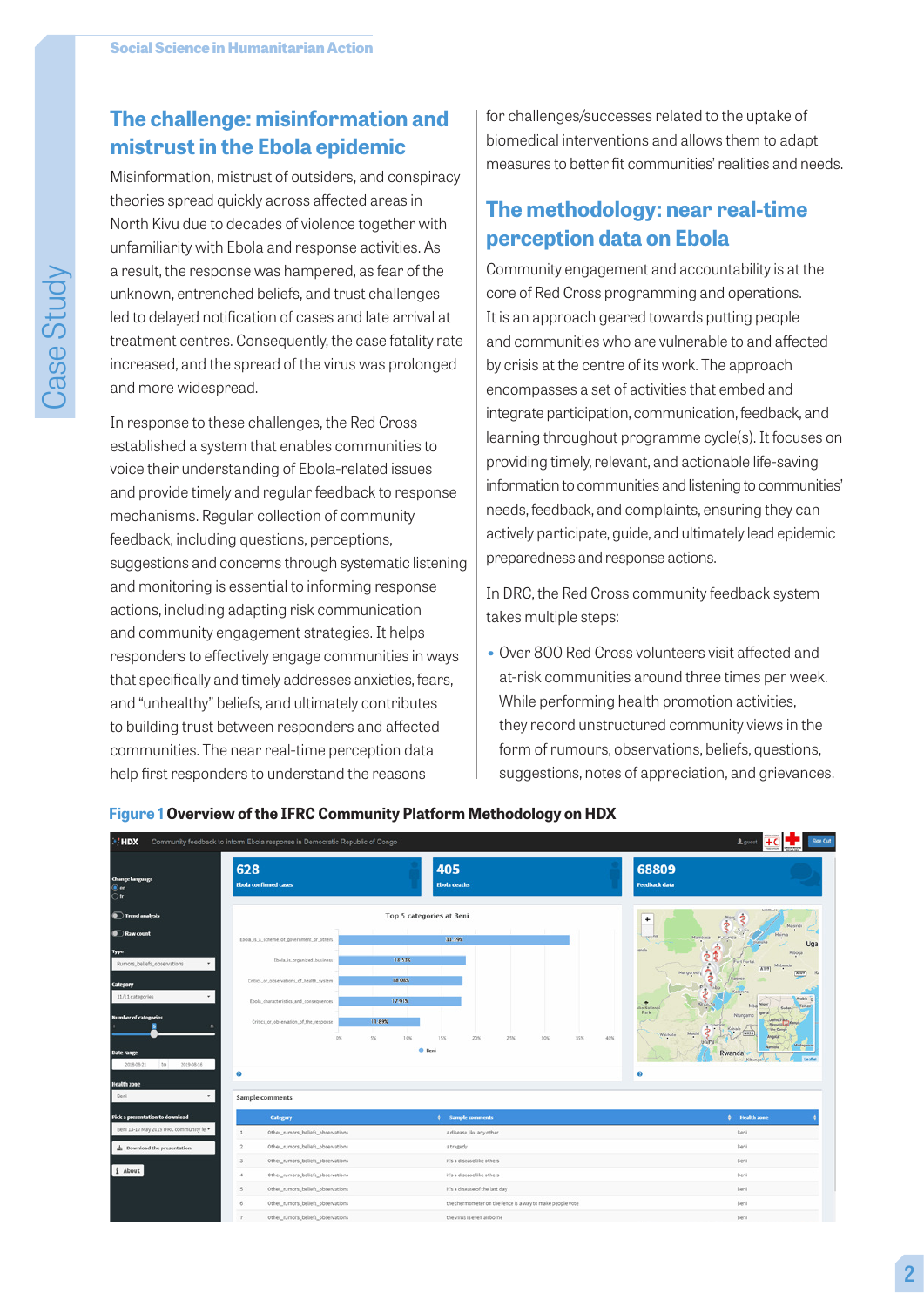- **•** Free-text data are recorded on paper in French and/or local languages and shared with community engagement supervisors, who provide critical translation services to and from local languages where needed. The data are then entered into Excel spreadsheets.
- **•** Local staff code data entries according to a set of themes and a defined coding system, which is outlined in an iterative coding book developed with CDC support.
- **•** Feedback data are analysed locally by using a simple Excel format to highlight overarching themes and predominant categories. CDC has been supporting by providig coaching and trainings for localised data coding and analysis. CDC also undertakes close examination of topics of interest (e.g. barriers to seeking healthcare, survivors, vaccination) and triangulates data with other existing mixed methods studies, in closed collaboration with Social Science Analysis Cell (CASS)
- **•** Analysed feedback data are shared locally per health area through simple data presentations by type of feedback (i.e questions), themes and illustrative feedback by category (i.e vaccine suspicions and non-acceptance). These are shared by Red Cross

staff at local Ebola coordination meetings. An online dashboard supported by the United Nations Office for the Coordination of Humanitarian Affairs (OCHA) Humanitarian Data Exchange (HDX) helps with data sharing and use. The dashboard presents data summarising issues per health zone and showing trends by theme (e.g. Ebola characteristics and consequences, safe and dignified burials, etc.).

### **The impact and lessons learned**

The intervention has so far gathered over 530,000 individual feedback qualitative data points, which makes it possibly the only such database for an epidemic response and the first novel approach to analyse qualitative feedback data in almost real-time. Strengths of the approach include:

- **•** Information on questions or misconceptions regarding Ebola help inform and adapt risk communication and community engagement strategies, and this increases community understanding and addresses fear and mistrust.
- **•** Analysis indicates that spikes in negative feedback preceded attacks against responders, suggesting that the feedback system could serve as an early warning function in challenging contexts.

#### **Figure 2 Community feedback mechanism: system functioning in Phase 1**